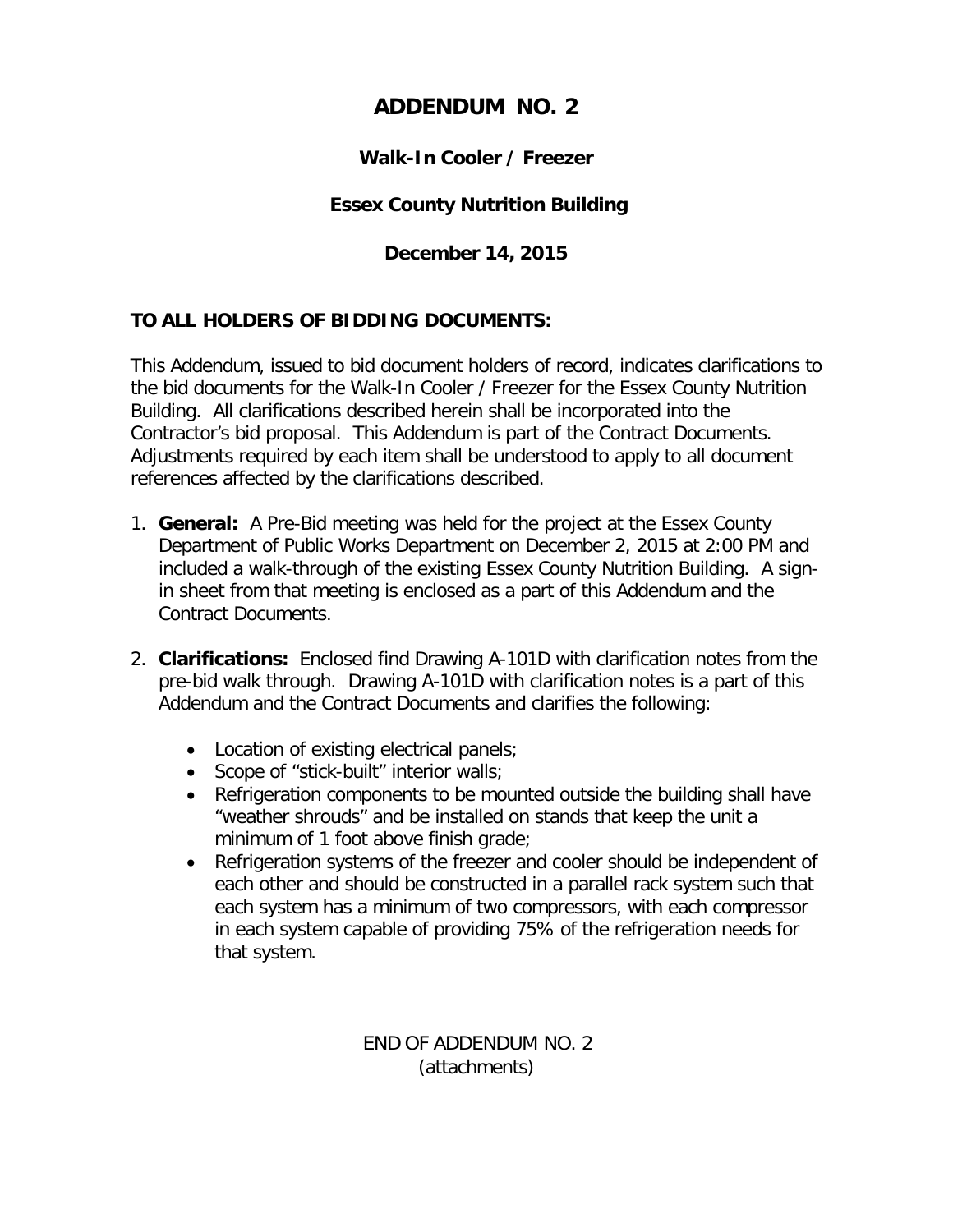#### **Essex County Nutrition Building**

#### **Walk-In Freezer / cooler**

# Pre-bid meeting sign-in sheet

12/2/2015

 $\ddot{\phantom{a}}$ 

 $\bar{\mathcal{A}}$ 

| Name                    | Company        | Phone              | E-mail address                      |  |
|-------------------------|----------------|--------------------|-------------------------------------|--|
| $\rightarrow 4700$ Deil | Hyde-stone     | $35 - 265 - 6999$  | PoneiLettle-Stone-Com               |  |
| Mike Roy                | JHR            | $518 - 643 - 6687$ |                                     |  |
| Richard Servin          | Saratoga Rest. | 518 584 6293       | Mikeroy @jhorap Fettigeston         |  |
| Jim Dougna              | ELOPW          | 873-3939           | SEOVERN @ CO. ESSET, NT. US         |  |
| <u>Chris Garrow</u>     | <u>ECDPW</u>   |                    | 873-3745 Cgarrow @ Co. EssEX Ny. US |  |
|                         |                |                    |                                     |  |
|                         |                |                    |                                     |  |
|                         |                |                    |                                     |  |
|                         |                |                    |                                     |  |
|                         |                |                    |                                     |  |
|                         |                |                    |                                     |  |
|                         |                |                    |                                     |  |
|                         |                |                    |                                     |  |
|                         |                |                    |                                     |  |
|                         |                |                    |                                     |  |
|                         |                |                    |                                     |  |
|                         |                |                    |                                     |  |
|                         |                |                    |                                     |  |
|                         |                |                    |                                     |  |
|                         |                |                    |                                     |  |
|                         |                |                    |                                     |  |
|                         |                |                    |                                     |  |
|                         |                |                    |                                     |  |
|                         |                |                    |                                     |  |
|                         |                |                    |                                     |  |
|                         |                |                    |                                     |  |
|                         |                |                    |                                     |  |
|                         |                |                    |                                     |  |
|                         |                |                    |                                     |  |